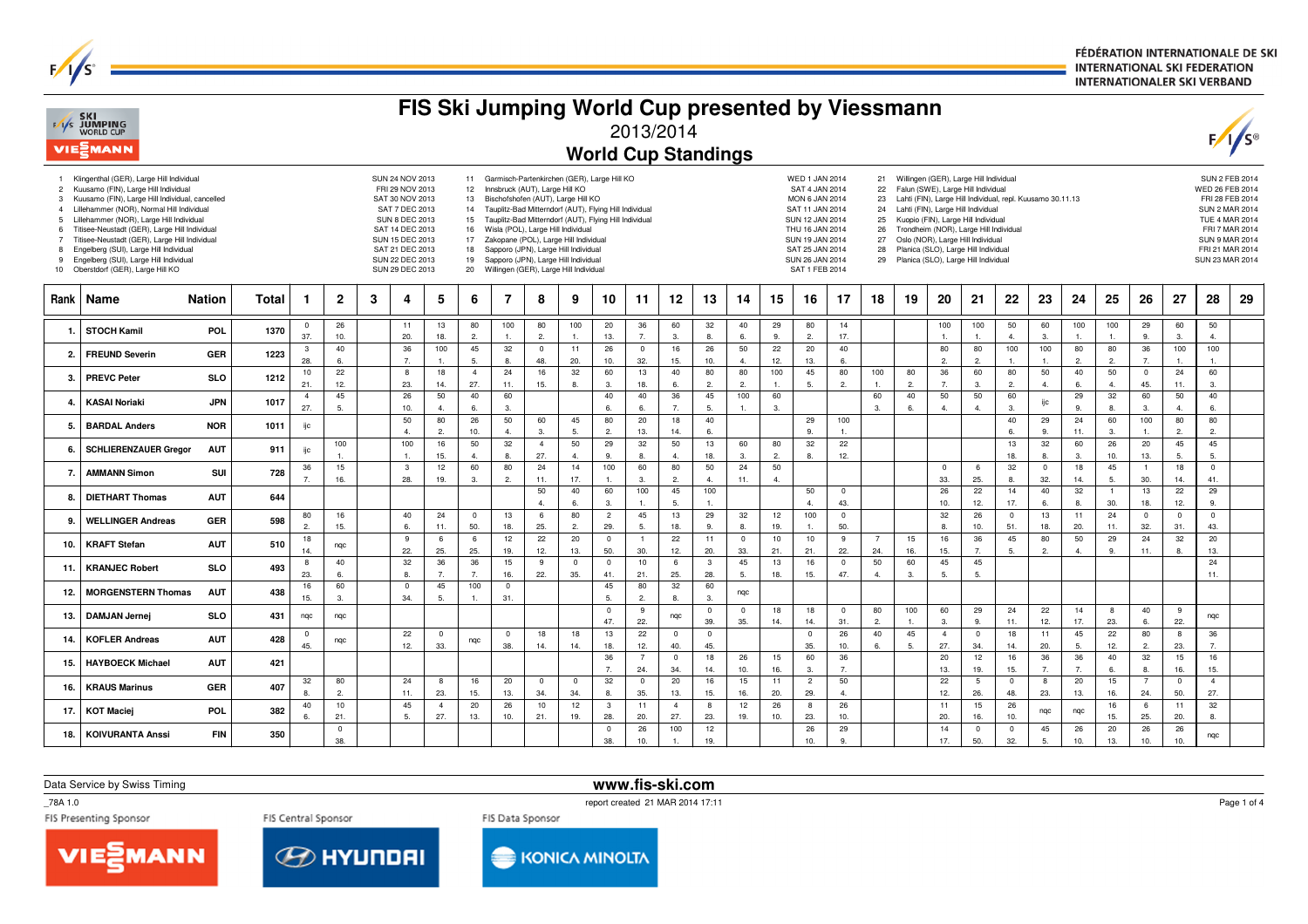## **EXT**<br>EXT<sub>WORLD CUP</sub> **VIEWANN**

## **FIS Ski Jumping World Cup presented by Viessmann**



**World Cup Standings**

|     | Rank   Name               | <b>Nation</b> | Total | $\mathbf{1}$          | $\overline{2}$                 | 3 | 4                      | 5                     | 6                              | $\overline{7}$         | 8                     | 9                              | 10                    | 11                    | 12                    | 13                    | 14                     | 15                    | 16                     | 17                    | 18                     | 19                    | 20                    | 21                    | 22                    | 23                    | 24                             | 25                    | 26                    | 27                    | 28                    | 29 |
|-----|---------------------------|---------------|-------|-----------------------|--------------------------------|---|------------------------|-----------------------|--------------------------------|------------------------|-----------------------|--------------------------------|-----------------------|-----------------------|-----------------------|-----------------------|------------------------|-----------------------|------------------------|-----------------------|------------------------|-----------------------|-----------------------|-----------------------|-----------------------|-----------------------|--------------------------------|-----------------------|-----------------------|-----------------------|-----------------------|----|
| 19. | <b>TEPES Jurij</b>        | <b>SLO</b>    | 348   | 60<br>3.              | 14<br>17.                      |   | $\mathbf 0$<br>43.     | 22<br>12.             | 18<br>14.                      | - 7<br>24.             | $\overline{2}$<br>29. | nqc                            | 12<br>19.             | $\mathbf 0$<br>37.    | nqc                   | $\overline{4}$<br>27. | 36<br>7.               | 36<br>7.              | $\mathbf 0$<br>47.     | 6<br>25.              | $\overline{c}$<br>29.  | $\overline{0}$<br>31. | 40<br>6.              | 32<br>8.              | 15<br>16.             | 24<br>11.             | 11<br>20.                      | $\mathbf{0}$<br>49.   | nqc                   | $^{\circ}$<br>38.     | -7<br>24.             |    |
| 20. | <b>ITO Daiki</b>          | <b>JPN</b>    | 335   | $\mathbf 0$<br>40.    | 24<br>11.                      |   | 20<br>13.              | 60<br>3.              | 32<br>-8.                      | 36<br>7.               |                       |                                | 15<br>16.             | $\mathbf{3}$<br>28.   | $\overline{0}$<br>43. | 5<br>26.              |                        |                       |                        |                       | 45<br>-5.              | 26<br>10.             | 29<br>9.              | 40<br>6.              |                       |                       |                                |                       |                       |                       |                       |    |
| 21. | <b>TAKEUCHI Taku</b>      | <b>JPN</b>    | 333   | 50<br>$\overline{4}$  | 29<br>9.                       |   | 80<br>2.               | 32<br>8.              | 24<br>11.                      | 40<br>6.               |                       |                                | 22<br>12.             | 15<br>16.             | $\overline{0}$<br>35. | ijс                   |                        |                       |                        |                       | 10<br>21.              | 18<br>14.             |                       |                       | $\overline{0}$<br>43. | $\overline{1}$<br>30. | 8<br>23.                       | $\overline{c}$<br>29. | $\overline{c}$<br>29. | ngc                   |                       |    |
| 22. | <b>ZYLA Piotr</b>         | POL           | 323   | 45<br>5.              | 8<br>23.                       |   | $5\phantom{.0}$<br>26. | 40<br>6.              | 22<br>12.                      | 16<br>15.              | 40<br>6.              | 24<br>11.                      | $\overline{7}$<br>24. | nqc                   |                       | 10<br>21.             | 16<br>15.              | $\overline{7}$<br>24. | 22<br>12.              | 12<br>19.             |                        |                       | 9<br>22.              | $\overline{0}$<br>32. | $\overline{0}$<br>37. | nqc                   | nqc                            | $\overline{7}$<br>24. | 22<br>12.             | $\mathbf 0$<br>32.    | 11<br>20.             |    |
| 23. | ZIOBRO Jan                | <b>POL</b>    | 312   | 29<br>9.              | $\pmb{0}$<br>37.               |   | $\mathbf 0$<br>44.     | $\mathbf 0$<br>44.    | $\overline{\mathbf{0}}$<br>44. | $\overline{0}$<br>48.  | 100<br>$\mathbf{1}$   | 60<br>3.                       | 14<br>17.             | $\overline{0}$<br>33. | $\overline{7}$<br>24. | $\overline{7}$<br>24. | 14<br>17.              | $\overline{1}$<br>30. | 40<br>6.               | $10$<br>21.           |                        |                       | 10<br>21.             | $\overline{0}$<br>38. | 10<br>21.             | ngc                   | $\mathbf 0$<br>38.             | nqc                   | $10$<br>21.           | $\overline{0}$<br>43. | ngc                   |    |
| 24. | <b>MATURA Jan</b>         | CZE           | 311   | $\mathbf 0$<br>32.    | $\overline{\mathbf{0}}$<br>33. |   | nqc                    | nqc                   | $\overline{0}$<br>33.          | $5\phantom{.0}$<br>26. | $\mathbf{0}$<br>37.   | 9<br>22.                       | $\mathbf 0$<br>39.    | 24<br>11.             | 9<br>22.              | 22<br>12.             | 20<br>13.              | 40<br>6.              | 26<br>10.              | 11<br>20.             | 32<br>8.               | 36<br>7.              | 13<br>18.             | 24<br>11.             | $\overline{0}$<br>33. | $\mathbf 0$<br>31.    | $\overline{7}$<br>24.          | 13<br>18.             | 16<br>15.             | $\overline{4}$<br>27. | $\overline{0}$<br>42. |    |
| 25. | <b>FANNEMEL Anders</b>    | <b>NOR</b>    | 304   | $\overline{2}$<br>29. | nqc                            |   | nqc                    | 14<br>17.             | $\overline{0}$<br>31.          | $\overline{0}$<br>41.  | 26<br>10.             | 36<br>7.                       | nqc                   | 50<br>$\mathbf{A}$    | $\overline{0}$<br>36. | 36<br>7.              | 11<br>20.              | 45<br>5.              | $5\phantom{.0}$<br>26. | $\mathbf{3}$<br>28.   |                        |                       |                       |                       | 40<br>6.              | 14<br>17.             | $\overline{0}$<br>35.          | $\mathbf{0}$<br>33.   | $^{\circ}$<br>36.     | nqc                   | 22<br>12.             |    |
| 26. | <b>FREITAG Richard</b>    | <b>GER</b>    | 303   |                       |                                |   | 60<br>3.               | 15<br>16.             | 29<br>9.                       | 24<br>11.              |                       |                                | $\overline{0}$<br>33. | 29<br>9.              | 24<br>11.             | $\overline{c}$<br>29. | nqc                    |                       | 12<br>19.              | 60<br>3.              |                        |                       | 15<br>16.             | 10<br>21.             | $\overline{0}$<br>40. | $\mathbf 0$<br>34.    | $^{\circ}$<br>32.              | 5<br>26.              | $\mathbf 0$<br>35.    | $\mathbf 0$<br>34.    | 18<br>14.             |    |
| 27. | <b>NEUMAYER Michael</b>   | GER           | 281   | $\overline{1}$<br>30. | 12<br>19.                      |   | 14<br>17.              | 6<br>25.              | 15<br>16.                      | 20<br>13.              | $\mathbf 0$<br>32.    | 8<br>23.                       | 24<br>11.             | 12<br>19.             | $\overline{2}$<br>29. | 14<br>17.             | $\mathbf{3}$<br>28.    | 8<br>23.              | 6<br>25.               | nqc                   | 32<br>8.               | 50<br>4.              | 18<br>14.             | $\overline{c}$<br>29. | $\overline{4}$<br>27. | $\overline{7}$<br>24. | 12<br>19.                      | 11<br>20.             | $\mathbf 0$<br>41.    | $\mathbf 0$<br>36.    | nqc                   |    |
| 28. | <b>JANDA Jakub</b>        | CZE           | 229   | 22<br>12.             | $\mathbf{0}$<br>44.            |   | $\mathbf 0$<br>35.     | 10<br>21.             | $\overline{\mathbf{0}}$<br>48. | $\overline{2}$<br>29.  | 45<br>5.              | 16<br>15.                      | nqc                   | $\mathbf 0$<br>38.    | nqc                   | $\overline{1}$<br>30. | $\overline{0}$<br>39.  | 14<br>17.             | $\mathbf 0$<br>48.     | 18<br>14.             |                        |                       | $\overline{0}$<br>31. | 16<br>15.             | $\overline{0}$<br>31. | 20<br>13.             | $\overline{0}$<br>34.          | 36<br>7.              | $\mathbf 0$<br>40.    | 29<br>9.              | $\mathbf 0$<br>31     |    |
| 29. | <b>LOITZL Wolfgang</b>    | <b>AUT</b>    | 226   | 13<br>18.             | $\mathbf 0$<br>31.             |   | 6<br>25.               | $\mathsf 0$<br>39.    | 13<br>18.                      | 6<br>25.               | 32<br>8.              | 29<br>9.                       | 9<br>22.              | 6<br>25.              | $\mathbf 0$<br>50.    | $20\,$<br>13.         | 20<br>13.              | 24<br>11.             | $\mathbf{1}$<br>30.    | 15<br>16.             | $\mathbf 0$<br>37.     | 9<br>22.              |                       |                       | nqc                   | $\mathbf 0$<br>39.    | 13<br>18.                      | $\mathbf 0$<br>32.    |                       |                       | 10<br>21.             |    |
| 30. | <b>VELTA Rune</b>         | <b>NOR</b>    | 201   | nqc                   | 50<br>$\overline{4}$           |   | 29<br>9                | $\overline{0}$<br>38. | $\overline{3}$<br>28.          | $\mathbf 0$<br>33.     | $\overline{0}$<br>31. | nqc                            | nqc                   | 8<br>23.              | $\overline{0}$<br>31. | $\mathbf{0}$<br>36.   | $5\phantom{.0}$<br>26. | 20<br>13.             | 36<br>7.               | 9<br>22.              |                        |                       |                       |                       | $\overline{0}$<br>36. | 16<br>15.             | 6<br>25.                       | $\overline{4}$<br>27. | 3<br>28.              | 12<br>19.             | nqc                   |    |
| 31. | <b>AHONEN Janne</b>       | FIN           | 176   | 15<br>16.             | $\mathbf{0}$<br>31.            |   | 20<br>13.              | 29<br>9.              | 10<br>21.                      | 45<br>5.               | 8<br>23.              | $\overline{2}$<br>29.          | 6<br>25.              | 18<br>14.             | 8<br>23.              | $\mathbf 0$<br>38.    |                        |                       |                        |                       |                        |                       | $\overline{1}$<br>30. | 11<br>20.             | $\overline{0}$<br>34. | $\mathbf{3}$<br>28.   | $\overline{0}$<br>36.          |                       |                       |                       |                       |    |
| 32. | <b>DESCHWANDEN Gregor</b> | SUI           | 173   | 26<br>10.             | $\mathbf 0$<br>35.             |   | $\mathbf 0$<br>31.     | $\overline{0}$<br>40. | 5<br>26.                       | 10<br>21.              | 13<br>18.             | $\overline{4}$<br>27.          | $\mathbf 0$<br>35.    | $\overline{0}$<br>34. | 12<br>19.             | $\mathbf{0}$<br>32.   | $\overline{2}$<br>29.  | 5<br>26.              |                        |                       | $\mathbf 0$<br>43.     | 14<br>17.             | $\overline{0}$<br>32. | 14<br>17.             | 12<br>19.             | 26<br>10.             | $^{\circ}$<br>40.              | 18<br>14.             | 11<br>20.             | $\overline{1}$<br>30. | $\mathbf 0$<br>48.    |    |
| 33. | <b>WANK Andreas</b>       | GER           | 171   | $\mathbf 0$<br>31.    | $\mathbf 0$<br>42.             |   | 12<br>19.              | 8<br>23.              | 8<br>23.                       | 11<br>20.              | 20<br>13.             | 26<br>10.                      | 16<br>15.             | 16<br>15.             | $\overline{0}$<br>33. | $\mathbf 0$<br>49.    | 6<br>25.               | $\mathbf 0$<br>31.    | $\overline{4}$<br>27.  | $\mathbf 0$<br>37.    |                        |                       | 8<br>23.              | 8<br>23.              | 9<br>22.              | 5<br>26.              | 9<br>22.                       | $\mathbf 0$<br>40.    | 5<br>26.              | $\mathbf 0$<br>44.    | $\mathbf 0$<br>32.    |    |
| 34. | <b>SHIMIZU Reruhi</b>     | <b>JPN</b>    | 158   | 5<br>26.              | $\overline{2}$<br>29.          |   | $\overline{1}$<br>30.  | $\overline{0}$<br>35. | $\overline{\mathbf{0}}$<br>39. | -9<br>22.              |                       |                                |                       |                       |                       |                       |                        |                       |                        |                       | 16<br>15.              | 24<br>11.             | 7<br>24.              | $\mathbf{0}$<br>41.   | nqc                   | 9<br>22.              | $\overline{4}$<br>27.          | 9<br>22.              | 45<br>5.              | 13<br>18.             | 14<br>17.             |    |
| 35. | <b>BIEGUN Krzysztof</b>   | <b>POL</b>    | 144   | 100<br>1.             | 13<br>18.                      |   | $\mathbf 0$<br>32.     | $\overline{0}$<br>36. |                                |                        |                       |                                | $\overline{4}$<br>27. | $\overline{0}$<br>31. | ngc                   |                       |                        |                       | 11<br>20.              | 16<br>15.             |                        |                       |                       |                       |                       |                       |                                |                       |                       |                       |                       |    |
| 36. | <b>NAGLIC Tomaz</b>       | SLO           | 138   | ngc                   | $\mathsf 0$<br>36.             |   | $\mathbf 0$<br>41.     | $\overline{0}$<br>37. | $\overline{0}$<br>42.          | $\overline{0}$<br>45.  | 5<br>26.              | $5\phantom{.0}$<br>26.         | $\mathbf 0$<br>45.    | $\overline{0}$<br>44. | 14<br>17.             | nqc                   | $\overline{1}$<br>30.  | $\overline{0}$<br>40. | $\overline{0}$<br>39.  | 32<br>8.              | 22<br>12.              | 13<br>18.             | $\pmb{0}$<br>35.      | 18<br>14.             | 22<br>12.             | $\overline{0}$<br>45. | nqc                            | ngc                   | $\mathbf 0$<br>37.    | 6<br>25.              | ngc                   |    |
| 37. | <b>MURANKA Klemens</b>    | <b>POL</b>    | 132   |                       |                                |   |                        |                       | $\overline{7}$<br>24.          | $\mathbf 0$<br>39.     | 36<br>7.              | $\overline{7}$<br>24.          | 18<br>14.             | 14<br>17.             | 11<br>20.             | $\mathbf 0$<br>37.    | ijс                    | $\overline{4}$<br>27. | 13<br>18.              | 20<br>13.             |                        |                       |                       |                       | $\overline{c}$<br>29. | nqc                   | nqc                            | $\overline{0}$<br>31. | $\mathbf 0$<br>39.    | nqc                   | $\mathbf 0$<br>35.    |    |
| 38. | <b>DEZMAN Nejc</b>        | SLO           | 126   |                       |                                |   |                        |                       |                                |                        |                       |                                |                       |                       |                       |                       | nqc                    | nqc                   |                        |                       | 36<br>$\overline{7}$ . | 29<br>9.              | $\overline{0}$<br>37. | 20<br>13.             | $\overline{0}$<br>39. | $\mathbf 0$<br>33.    | 24<br>11.                      | $^{\circ}$<br>44.     | $^{\circ}$<br>33.     | 8<br>23.              | 9<br>22.              |    |
| 39. | <b>KOUDELKA Roman</b>     | CZE           | 117   |                       |                                |   |                        |                       |                                |                        |                       |                                |                       | nqc                   |                       |                       |                        |                       | $\circ$<br>33.         | $\mathbf 0$<br>34.    |                        |                       | $\overline{0}$<br>36. | $\overline{0}$<br>31. | 6<br>25.              | $\mathbf 0$<br>35.    | $\overline{0}$<br>44.          | 12<br>19.             | 50<br>$\overline{4}$  | 36<br>$\overline{7}$  | 13<br>18.             |    |
| 40. | <b>VASSILIEV Dimitry</b>  | <b>RUS</b>    | 115   | 13<br>18.             | 32<br>8.                       |   | nqc                    | 26<br>10.             | 11<br>20.                      | - 1<br>30.             |                       |                                | ngc                   | nqc                   |                       | nqc                   |                        |                       |                        |                       |                        |                       | nqc                   | $\overline{0}$<br>49. | 8<br>23.              | 15<br>16.             | nqc                            | $\mathbf{0}$<br>41.   | 9<br>22.              | $\overline{0}$<br>47. | nqc                   |    |
| 41. | <b>HAJEK Antonin</b>      | CZE           | 108   | nqc                   | ngc                            |   | nqc                    | nqc                   | $\overline{1}$<br>30.          | $\mathbf{3}$<br>28.    | $\mathbf 0$<br>33.    | $\overline{\mathbf{0}}$<br>38. | $\overline{0}$<br>44. | $\mathbf 0$<br>40.    | 5<br>26.              | nqc                   | 10<br>21.              | 9<br>22.              | nqc                    | $\overline{7}$<br>24. | $\overline{4}$<br>27.  | 6<br>25.              | $\overline{0}$<br>50. | nqc                   | 5<br>26.              | 18<br>14.             | 16<br>15.                      | 6<br>25.              | 18<br>14.             | $\mathbf 0$<br>42.    | $^{\circ}$<br>33.     |    |
| 42. | <b>GEIGER Karl</b>        | GER           | 106   | 6<br>25.              | 18<br>14.                      |   | 16<br>15.              | $\mathbf 0$<br>46.    | $\overline{c}$<br>29.          | 8<br>23.               | 3<br>28.              | $\overline{0}$<br>32.          | ngc                   | $\overline{0}$<br>47. | $\mathbf 0$<br>32.    | $\mathbf 0$<br>34.    |                        |                       |                        |                       | 20<br>13.              | 22<br>12.             |                       |                       | 11<br>20.             | ngc                   | $\overline{0}$<br>31.          | $\mathbf{0}$<br>36.   |                       |                       |                       |    |
| 43. | <b>POPPINGER Manuel</b>   | <b>AUT</b>    | 99    |                       |                                |   |                        |                       |                                |                        |                       |                                |                       |                       | nqc                   | $\mathbf 0$<br>33.    | 22<br>12.              | 32<br>8.              | 9<br>22.               | $\overline{4}$<br>27. | 8<br>23.               | 10<br>21.             | 6<br>25.              | $\overline{0}$<br>33. |                       |                       |                                |                       | 8<br>23.              | $\mathbf 0$<br>48.    |                       |    |
| 44. | <b>FETTNER Manuel</b>     | <b>AUT</b>    | 98    | 24<br>11.             | 6<br>25.                       |   | nqc                    | $\mathbf{3}$<br>28.   | $\overline{\mathbf{0}}$<br>37. | $\overline{0}$<br>32.  |                       |                                |                       |                       | 10<br>21.             | $\overline{0}$<br>31. |                        |                       |                        |                       | 18<br>14.              | 11<br>20.             | $\pmb{0}$<br>42.      | $\overline{7}$<br>24. | $\overline{0}$<br>50. | $\overline{c}$<br>29. | $\overline{\mathbf{0}}$<br>36. | $\overline{0}$<br>46. | $\pmb{0}$<br>47.      | 16<br>15.             | $\overline{1}$<br>30. |    |

Data Service by Swiss Timing

**www.fis-ski.com**

\_78A 1.0





**KONICA MINOLTA** 

Page 2 of 4



report created 21 MAR 2014 17:11  $\sim$  100  $\mu$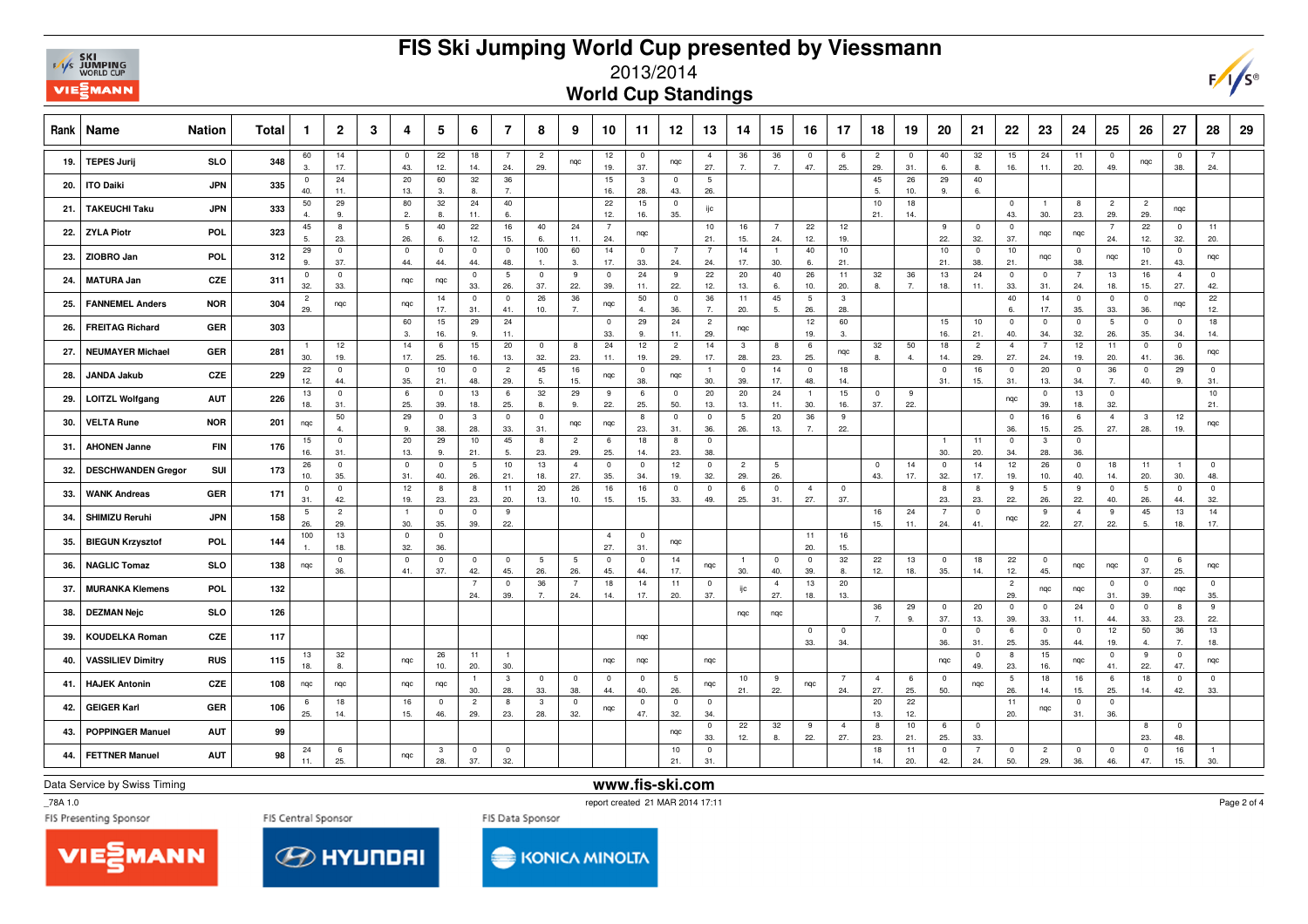## **FIS Ski Jumping World Cup presented by Viessmann**



## 2013/2014

**World Cup Standings**

| <b>Rank</b> | <b>Name</b>                     | <b>Nation</b> | Total | -1                  | $\overline{2}$         | 3 | 4                     | 5                     | 6                              | $\overline{7}$        | 8                      | 9                              | 10                     | 11                     | 12                             | 13                    | 14                     | 15                    | 16                    | 17                             | 18                             | 19                     | 20                    | 21                             | 22                    | 23                    | 24                     | 25                  | 26                    | 27                             | 28                    | 29 |
|-------------|---------------------------------|---------------|-------|---------------------|------------------------|---|-----------------------|-----------------------|--------------------------------|-----------------------|------------------------|--------------------------------|------------------------|------------------------|--------------------------------|-----------------------|------------------------|-----------------------|-----------------------|--------------------------------|--------------------------------|------------------------|-----------------------|--------------------------------|-----------------------|-----------------------|------------------------|---------------------|-----------------------|--------------------------------|-----------------------|----|
| 45.         | <b>INGVALDSEN Ole Marius</b>    | <b>NOR</b>    | 96    | 20<br>13.           | nqc                    |   | 10<br>21.             | 9<br>22.              | $\mathbf 0$<br>36.             | $\mathbf 0$<br>37.    | 29<br>9.               | 3<br>28.                       | $\overline{0}$<br>32.  | nqc                    | nqc                            | $\overline{0}$<br>47. | $\pmb{0}$<br>36.       | $\mathbf 0$<br>34.    |                       |                                | $\overline{0}$<br>44.          | $\overline{0}$<br>37.  | 12<br>19.             | 13<br>18.                      | nqc                   | $\overline{0}$<br>46. | nqc                    | nqc                 | $\overline{0}$<br>44. | $\overline{0}$<br>39.          |                       |    |
| 46.         | <b>EISENBICHLER Markus</b>      | GER           | 90    |                     |                        |   |                       |                       |                                |                       |                        |                                | ngc                    | $\pmb{0}$<br>45.       |                                |                       |                        |                       |                       |                                | 32<br>8                        | 32<br>8                | 24<br>11.             | $\pmb{0}$<br>35.               |                       |                       |                        |                     | nqc                   | $\overline{c}$<br>29.          | nqc                   |    |
| 47.         | <b>KUBACKI Dawid</b>            | POL           | 87    | 9<br>22.            | $\overline{1}$<br>30.  |   | ngc                   | $\overline{0}$<br>31. | 14<br>17.                      | $\mathbf 0$<br>42.    | 14<br>17.              | 14<br>17.                      |                        |                        | $\mathbf 0$<br>47.             | $\mathbf 0$<br>35.    | nqc                    | $\mathbf 0$<br>33.    | $\mathbf{3}$<br>28.   | $\overline{\mathbf{0}}$<br>38. |                                |                        | $\mathbf 0$<br>34.    | 9<br>22.                       | $\overline{7}$<br>24. | 11<br>20.             | $5\phantom{.0}$<br>26. | $\mathbf 0$<br>35.  | $\overline{0}$<br>31. | $\overline{0}$<br>35.          | $\mathbf 0$<br>38.    |    |
| 48.         | <b>HILDE Tom</b>                | <b>NOR</b>    | 85    | $\mathbf{0}$<br>33. |                        |   | 15<br>16.             | nqc                   |                                |                       | 12<br>19.              | $\overline{1}$<br>30.          | 10<br>21.              | nqc                    | nqc                            | $^{\circ}$<br>40.     |                        |                       | nqc                   | $\overline{0}$<br>33.          |                                |                        |                       |                                |                       |                       |                        |                     | 15<br>16.             | 20<br>13.                      | 12<br>19.             |    |
| 49.         | <b>HVALA Jaka</b>               | <b>SLO</b>    | 84    | $\mathbf{0}$<br>47. | $\overline{4}$<br>27.  |   | $\overline{2}$<br>29. | $\overline{0}$<br>32. | 12<br>19.                      | $\mathbf{0}$<br>34.   | 11<br>20.              | 22<br>12.                      | $\overline{0}$<br>31.  | $\overline{2}$<br>29.  | $\overline{\mathbf{3}}$<br>28. | 9<br>22.              | $7\overline{ }$<br>24. | 6<br>25.              | $\mathbf 0$<br>50.    | $\overline{1}$<br>30.          |                                |                        | $\overline{0}$<br>39. | $\overline{0}$<br>37.          | nqc                   | $\overline{0}$<br>44. | nqc                    | $\mathbf 0$<br>42.  | 5<br>26.              | $\mathbf 0$<br>40.             | $^{\circ}$<br>47.     |    |
| 50.         | <b>JACOBSEN Anders</b>          | <b>NOR</b>    | 82    |                     |                        |   | ngc                   | 30.                   | $^{\circ}$<br>34.              | 14<br>17.             |                        |                                | $\overline{1}$<br>30.  | $5\phantom{.0}$<br>26. | 15<br>16.                      | 24<br>11.             |                        |                       | $\overline{0}$<br>32. | $\overline{c}$<br>29.          |                                |                        |                       |                                | 20<br>13.             | $\mathbf 0$<br>37.    | $\overline{0}$<br>42.  | nqc                 |                       |                                |                       |    |
| 51.         | <b>WATASE Yuta</b>              | <b>JPN</b>    | 78    | 14<br>17.           | $\Omega$<br>34.        |   | $\overline{7}$<br>24. | $\overline{2}$<br>29. | $\overline{\mathbf{0}}$<br>49. | $\mathbf 0$<br>35.    |                        |                                | $\overline{0}$<br>34.  | $\mathbf 0$<br>41.     | $^{\circ}$<br>40.              | nqc                   | 8<br>23.               | nqc                   |                       |                                | 14<br>17.                      | 20<br>13.              | 3<br>28.              | $\mathbf{3}$<br>28.            | $\overline{1}$<br>30. | 6<br>25.              | $\mathbf{0}$<br>33.    | $^{\circ}$<br>47.   | $\mathbf 0$<br>43.    | $\mathbf{0}$<br>45.            | $\mathbf 0$<br>37.    |    |
| 52.         | <b>ASIKAINEN Lauri</b>          | <b>FIN</b>    | 77    | $\mathbf{0}$<br>34. | $^{\circ}$<br>40.      |   |                       |                       | $\overline{\mathbf{0}}$<br>34. | $\mathbf 0$<br>47.    | nqc                    | $\overline{0}$<br>36.          |                        |                        |                                |                       | nqc                    | nqc                   | nqc                   | $\overline{0}$<br>41.          |                                |                        |                       |                                | 29<br>9.              | nqc                   | 15<br>16.              | 14<br>17.           | 14<br>17.             | 5<br>26.                       | $\mathbf 0$<br>46.    |    |
| 53.         | <b>STJERNEN Andreas</b>         | <b>NOR</b>    | 67    |                     | $\mathbf 0$<br>43.     |   | $\mathbf 0$<br>46.    | $\overline{0}$<br>42. |                                |                       |                        |                                |                        |                        |                                |                       | $\mathbf 0$<br>37.     | nqc                   |                       |                                | $\overline{0}$<br>50.          | $\overline{0}$<br>43.  | $\overline{2}$<br>29. | nqc                            | nqc                   | 12<br>19.             | -1<br>30.              | $\mathbf{0}$<br>38. | 12<br>19.             | 14<br>17.                      | 26<br>10.             |    |
| 54.         | <b>MAKSIMOCHKIN Mikhail</b>     | <b>RUS</b>    | 65    | $\mathbf{0}$<br>46. |                        |   |                       |                       |                                |                       |                        |                                |                        | nqc                    | nqc                            |                       |                        |                       | $\pmb{0}$<br>49.      | 45<br>5.                       | 12<br>19.                      | 8<br>23.               |                       |                                |                       |                       |                        |                     |                       |                                |                       |    |
| 55.         | <b>BOYD-CLOWES Mackenzie</b>    | CAN           | 62    |                     | nqc                    |   | ngc                   | $\overline{0}$<br>47. | $\overline{0}$<br>37.          | $\pmb{0}$<br>36.      | $7\overline{ }$<br>24. | 6<br>25.                       | $5\phantom{.0}$<br>26. | nqc                    | $\bf{0}$<br>36.                | nqc                   | 29<br>9.               | $\mathbf 0$<br>36.    | 15<br>16.             | $\mathbf 0$<br>44.             |                                |                        |                       |                                | nqc                   | ngc                   | $\mathbf 0$<br>41.     | $\mathbf 0$<br>36.  | $\pmb{0}$<br>37.      | $\overline{0}$<br>41.          | $\mathbf 0$<br>45.    |    |
| 56.         | <b>MAEAETTAE Jarkko</b>         | FIN           | 61    |                     | $5\phantom{.0}$<br>26. |   |                       |                       |                                |                       |                        |                                | 8<br>23.               | $\mathbf 0$<br>36.     | 29<br>9.                       | 15<br>16.             | $\overline{4}$<br>27.  | $\mathsf 0$<br>35.    |                       |                                |                                |                        |                       |                                |                       | ngc                   |                        |                     |                       |                                |                       |    |
| 57.         | <b>HLAVA Lukas</b>              | CZE           | 53    | nqc                 | nqc                    |   | ngc                   | $\overline{0}$<br>49. | $^{\circ}$<br>45.              | $\mathbf 0$<br>46.    | $\mathbf{0}$<br>43.    | $\overline{0}$<br>43.          | 11<br>20.              | $\pmb{0}$<br>42.       | $\mathbf 0$<br>49.             | 6<br>25.              | 9<br>22.               | $\overline{c}$<br>29. | $\mathbf 0$<br>31.    | $\overline{0}$<br>46.          | 15<br>16.                      | 8<br>23.               |                       |                                | $\overline{0}$<br>46. | nqc                   | $\overline{c}$<br>29.  | $^{\circ}$<br>43.   | ngc                   | ngc                            | nqc                   |    |
| 58.         | <b>NURMSALU Kaarel</b>          | <b>EST</b>    | 52    |                     |                        |   |                       |                       |                                |                       |                        |                                | nqc                    | nqc                    | nqc                            |                       | nqc                    | nqc                   | nqc                   | nqc                            |                                |                        | $\overline{0}$<br>40. | $\overline{4}$<br>27.          | 3<br>28.              | $\overline{0}$<br>36. | $\overline{0}$<br>46.  | nqc                 | $\mathbf 0$<br>46.    | 40<br>6.                       | 5<br>26.              |    |
| 58.         | <b>KORNILOV Denis</b>           | <b>RUS</b>    | 52    | 24.                 | nqc                    |   | $\overline{0}$<br>45. | nqc                   | nqc                            | $\mathbf 0$<br>50.    | $\mathbf 0$<br>35.     | 16<br>15.                      | $\overline{0}$<br>46.  | $\mathbf 0$<br>39.     | 26<br>10.                      | $\mathbf 0$<br>42.    |                        |                       |                       |                                |                                |                        | $\overline{0}$<br>44. | $\mathbf 0$<br>42.             | nqc                   | $\mathbf 0$<br>41.    | $\mathbf{0}$<br>39.    | $\mathbf{0}$<br>48. | nqc                   | nqc                            | $\mathbf{3}$<br>28.   |    |
| 60.         | <b>LAMY CHAPPUIS Ronan</b>      | <b>FRA</b>    | 44    | $\mathbf{0}$<br>41. | $^{\circ}$<br>49.      |   | $\overline{0}$<br>37. | $\overline{0}$<br>48. | nqc                            | nqc                   | $^{\circ}$<br>49.      | $\mathbf 0$<br>40.             | $\overline{0}$<br>40.  | $\mathbf 0$<br>50.     | $^{\circ}$<br>38.              | $^{\circ}$<br>44.     |                        |                       | $\overline{7}$<br>24. | 13<br>18.                      | 24<br>11.                      | $^{\circ}$<br>40.      |                       |                                | $^{\circ}$<br>42.     | nqc                   | nqc                    | $^{\circ}$<br>45.   | nqc                   | $\mathbf 0$<br>49.             | $^{\circ}$<br>49.     |    |
| 61.         | <b>JOHANSSON Robert</b>         | <b>NOR</b>    | 43    |                     | 20<br>13.              |   | $\overline{0}$<br>42. | $\overline{0}$<br>50. | nqc                            | nqc                   | $\mathbf{0}$<br>41.    | $\overline{\mathbf{0}}$<br>46. |                        |                        |                                |                       | $\mathbf 0$<br>34.     | $\mathbf 0$<br>39.    | $\mathbf 0$<br>41.    | $\overline{0}$<br>35.          | 11<br>20.                      | 12<br>19.              | $\mathbf 0$<br>46.    | $\overline{\mathbf{0}}$<br>35. |                       |                       |                        |                     |                       |                                |                       |    |
| 62.         | <b>BRESADOLA Davide</b>         | <b>ITA</b>    | 36    | $\mathbf{0}$<br>43. | $\overline{7}$<br>24.  |   | $\overline{0}$<br>48. | 20<br>13.             | $\overline{0}$<br>41.          | nqc                   | $\mathbf 0$<br>45.     | $\overline{0}$<br>42.          | nqc                    | nqc                    |                                |                       | nqc                    | $\mathbf 0$<br>32.    |                       | 5<br>26.                       | $\overline{0}$<br>42.          | $\overline{4}$<br>27.  |                       |                                |                       |                       |                        |                     |                       |                                | nqc                   |    |
| 63.         | <b>MUOTKA OIII</b>              | FIN           | 31    | nqc                 | 11<br>20.              |   | $\overline{0}$<br>33. | 11<br>20.             | 9<br>22.                       | nqc                   | nqc                    | $\overline{\mathbf{0}}$<br>44. |                        |                        |                                | nqc                   | nqc                    | nqc                   | $\overline{0}$<br>45. | nqc                            |                                |                        | $\mathbf 0$<br>41.    | $\overline{0}$<br>39.          |                       | nqc                   |                        |                     |                       |                                |                       |    |
| 64.         | <b>TANDE Daniel-Andre</b>       | <b>NOR</b>    | 30    |                     |                        |   | ngc                   | nqc                   |                                |                       |                        |                                |                        |                        |                                |                       | $\pmb{0}$<br>31.       | 16<br>15.             | 14<br>17.             | $\overline{\mathbf{0}}$<br>48. |                                |                        |                       |                                |                       |                       |                        |                     |                       |                                |                       |    |
| 65.         | <b>LARINTO Ville</b>            | FIN           | 27    |                     |                        |   |                       |                       |                                |                       |                        |                                |                        |                        |                                |                       |                        |                       | ngc                   |                                | $\overline{\mathbf{0}}$<br>32. | $\overline{0}$<br>60.  |                       |                                |                       | $\overline{4}$<br>27. | $\mathbf{3}$<br>28.    | 10<br>21.           | $\overline{0}$<br>48. | 10<br>21.                      | nqc                   |    |
| 66.         | <b>QUECK Danny</b>              | GER           | 25    |                     |                        |   |                       |                       |                                |                       |                        |                                | $\overline{0}$<br>37.  | nqc                    |                                |                       |                        |                       |                       |                                | - 9<br>22.                     | 16<br>15.              |                       |                                |                       |                       |                        |                     |                       |                                |                       |    |
| 67.         | <b>DELLASEGA Roberto</b>        | <b>ITA</b>    | 24    | $\mathbf{0}$<br>38. | nqc                    |   |                       |                       | $\overline{\mathbf{0}}$<br>40. | $\mathbf 0$<br>43.    | $\mathbf 0$<br>36.     | 10<br>21.                      | nqc                    | nqc                    | $\overline{1}$<br>30.          | $\mathbf 0$<br>43.    |                        |                       | $\mathbf 0$<br>36.    | nqc                            | 6<br>25.                       | $5\phantom{.0}$<br>26. |                       |                                |                       |                       |                        |                     |                       |                                | $\overline{c}$<br>29. |    |
| 68.         | <b>DESCOMBES SEVOIE Vincent</b> | <b>FRA</b>    | 21    | $\mathbf 0$<br>34.  | nqc                    |   | 14<br>17.             | $\overline{0}$<br>45. | nqc                            | $\overline{4}$<br>27. | $\mathbf 0$<br>39.     | $\overline{0}$<br>39.          | nqc                    | nqc                    | nqc                            | nqc                   | nqc                    | nqc                   | $\mathbf 0$<br>38.    | nqc                            | nqc                            | $\overline{0}$<br>47.  |                       |                                |                       |                       |                        | nqc                 | $\overline{0}$<br>34. | $\overline{\mathbf{3}}$<br>28. | $\mathbf 0$<br>35.    |    |
| 68.         | <b>ROMASHOV Alexey</b>          | <b>RUS</b>    | 21    |                     | -9<br>22.              |   | $\overline{4}$<br>27. | nqc                   | $\overline{\mathbf{0}}$<br>47. | $\mathbf 0$<br>40.    | nqc                    | ijс                            | nqc                    |                        | nqc                            | nqc                   | nqc                    | nqc                   |                       |                                |                                |                        | 5<br>26.              | $^{\circ}$<br>40.              | $^{\circ}$<br>43.     | $\mathbf 0$<br>43.    | nqc                    | 3<br>28.            | $\overline{0}$<br>49. | nqc                            | nqc                   |    |
| 70.1        | <b>HRGOTA Robert</b>            | <b>SLO</b>    | 19    |                     |                        |   |                       |                       |                                |                       |                        |                                |                        |                        |                                |                       |                        |                       |                       |                                | 13<br>18.                      | $\overline{0}$<br>34.  |                       |                                |                       |                       |                        |                     |                       |                                | 6<br>25.              |    |

Data Service by Swiss Timing

**www.fis-ski.com**

\_78A 1.0

report created 21 MAR 2014 17:11  $\sim$  100  $\mu$ 





**KONICA MINOLTA** 

Page 3 of 4